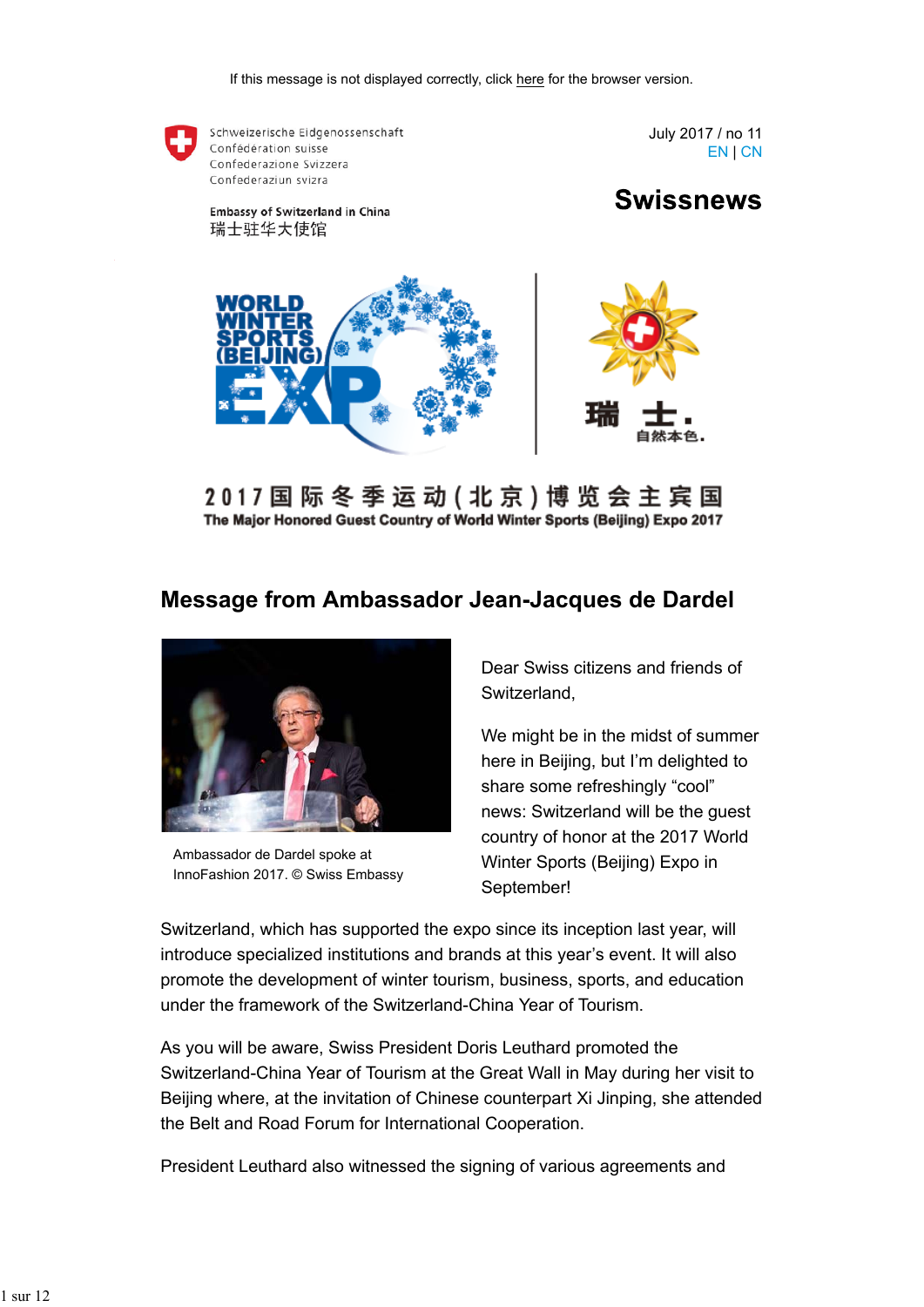attended the glamorous fashion and design event "InnoFashion 2017," which showcased the innovation and creativity of both countries' textile industries, at the Swiss Embassy. Bringing creative minds together adds vitality to the Sino-Swiss Innovative Strategic Partnership and bilateral relations, and we are proud to host such mutually beneficial initiatives.

After Federal Councillor and Minister of Defense, Civil Protection and Sports, Guy Parmelin, visited Beijing at the end of March, Federal Councillor and Finance Minister, Ueli Maurer, visited China with a delegation of key Swiss financial players in April. The latter visit further strengthened ties between Switzerland and China in finance, investment, and innovation.

As Switzerland and China work closely on developing platforms and institutionalizing frameworks at the government level to promote innovation, Venture Leaders serve as dynamic examples of government-enterprise collaboration.

Recently, 10 Swiss high-tech startups selected at Venture Leaders 2017 attended a reception at the Embassy and the Swiss Incubator Event at the World Economic Forum in Dalian. There they exchanged creative ideas with Chinese professionals, entrepreneurs and investors. We look forward to seeing more practical Sino-Swiss cooperation across various fields in future as both sides continue setting new standards in excellence.

We have an exciting program of events planned over summer, not to mention even more wonderful cultural activities in September. Until then, I wish all our readers a restful and relaxing summer and thank you for your support!

Warm regards,

Jean-Jacques de Dardel

Ambassador of Switzerland to the People's Republic of China

#### **CONTENTS**

Bilateral Relations Economic News Science and Education Development News Cultural News Consular News China Encounters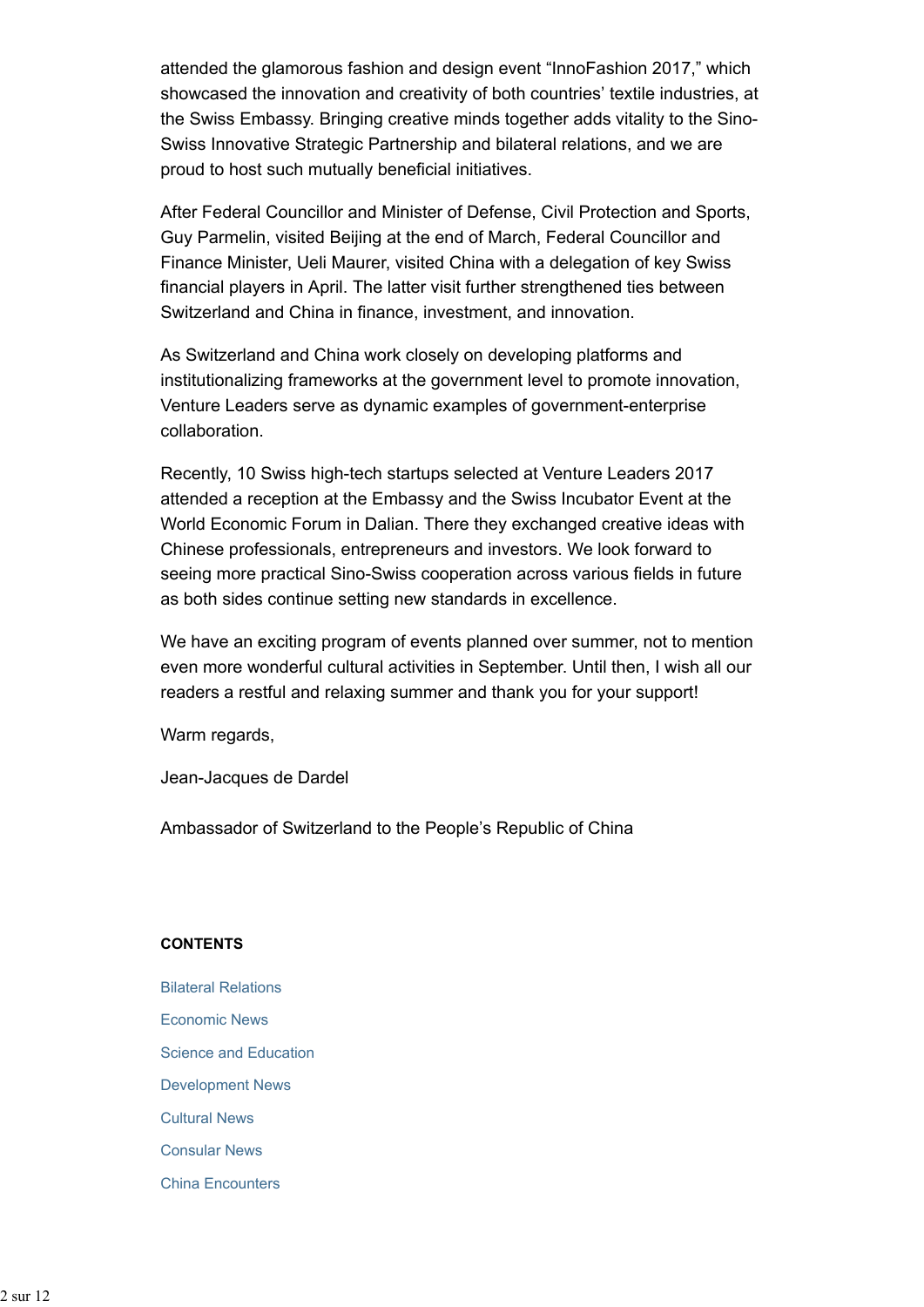### **Bilateral Relations**

## **President Leuthard attending B&R Forum in Beijing**

President Doris Leuthard, representing Switzerland, attended the Belt and Road Forum for International Cooperation on May 14 and 15. Prior to the summit, President Leuthard held bilateral talks with Chinese President Xi Jinping. During the visit, a number of agreements were signed between Switzerland and China. The president also attended many



President Leuthard spoke at Swiss Embassy fashion event. © Swiss Embassy

events as the Sino-Swiss Business Awards and the fashion event at Swiss Embassy. Read more>>>

# **President Leuthard promoting Switzerland-China Year of Tourism on the Great Wall**



President Leuthard promoted Switzerland-China Year of Tourism on the Great Wall. © Swiss Embassy

During the stay of President Doris Leuthard in Beijing, she visited the Mutianyu Great Wall to attend an event promoting Switzerland-China Year of Tourism on May 13. Director of China National Tourism Administration LI Jinzao attended the event. St. Bernard dog and panda also visited the Great Wall to promote the Sino-Swiss friendship as the representatives of SCYT. Read more>>>

# **10 Year Anniversary of the Sister City Partnership Basel - Shanghai**

2017 marks the 10th anniversary of

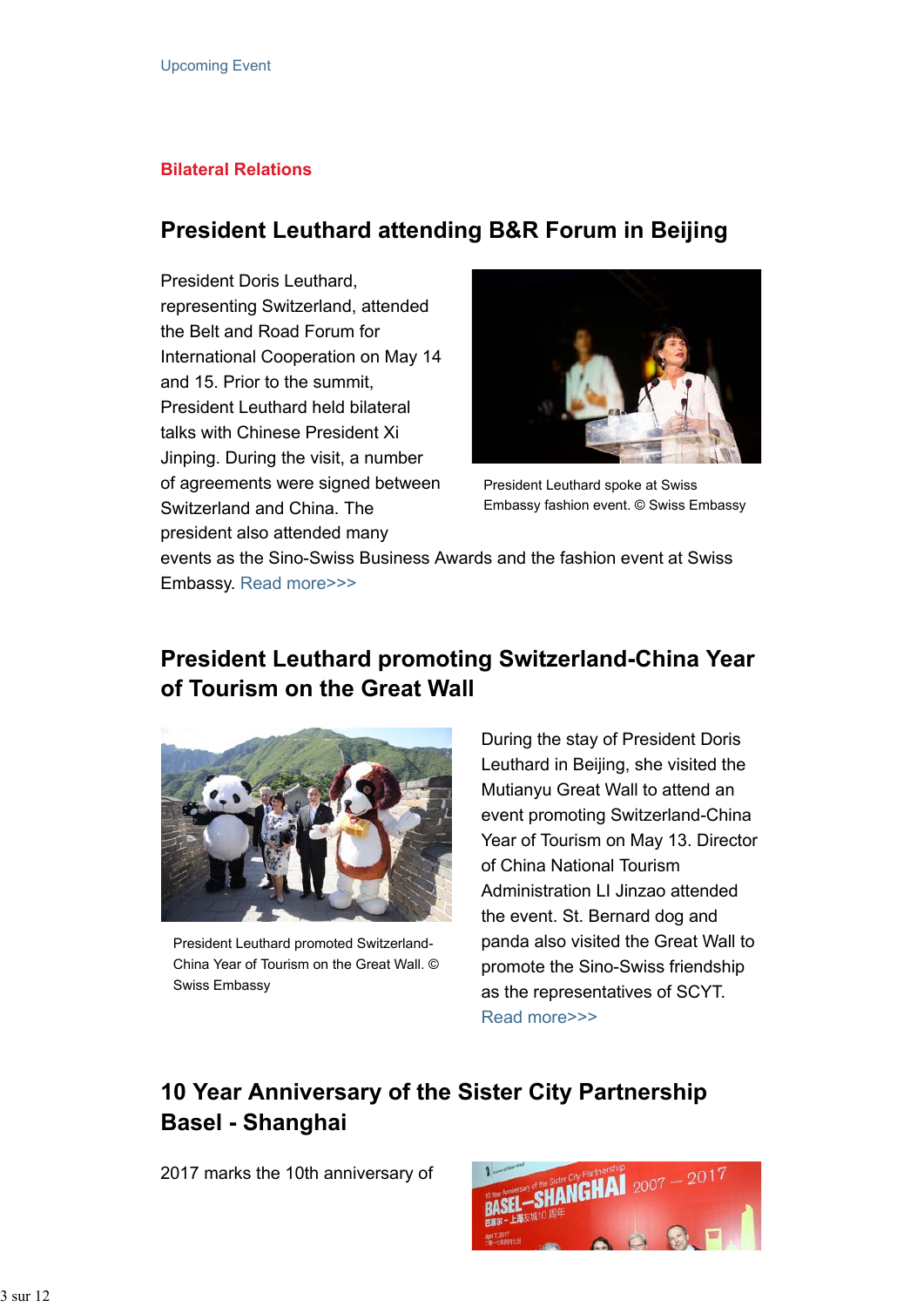the Sister City Partnership Basel – Shanghai. A delegation led by Mrs. Elisabeth Ackermann, President of the Canton Basel-Stadt Government visited Shanghai on April 7 and 8, celebrating the two cities' cooperation and partnership with a sister-city arrangement since 2007. The celebration took place in the context of the Chamber Orchestra Basel's Far East Tour. Read more>>>



Ambassador de Dardel and delegates of Basel at the celebration. © Consulate General of Switzerland in Shanghai

### **Economic News**

# **Swiss Finance Minister Ueli Maurer leads delegation to China**



FC Ueli Maurer at Embassy Press Conference with delegation. © Swiss Embassy

From 12 to 19 April 2017, Federal Councillor Ueli Maurer, also Head of the Federal Department of Finance, led a delegation of Swiss financial centre players to visit Beijing, Shanghai, Hong Kong and Singapore. The talks with Chinese counterparts focused on concrete cooperation, the optimum framework conditions for supporting innovation, investments and financial services. Read more>>>

# **Switzerland to be the guest country of honor of the 2017 World Winter Sports Expo**

Switzerland is honored to be the guest country of honor of the 2017 World Winter Sports (Beijing) Expo. WWSE has received substantial support from Switzerland since its debut in 2016. As the guest country of honor of the exposition in 2017, Switzerland will introduce



Switzerland to be the guest country of honor of 2017 WWSE © WWSE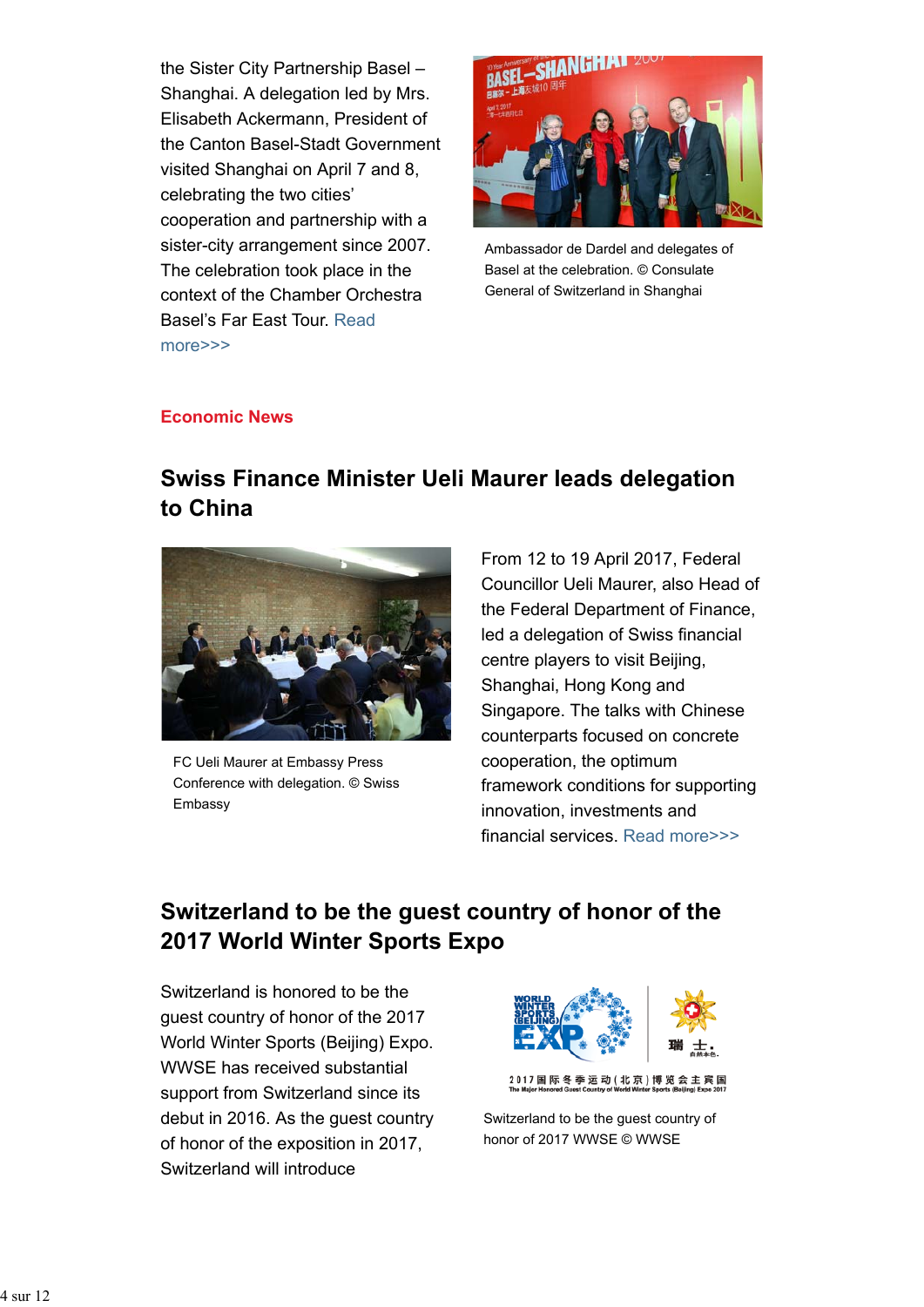specialized institutions and brands, promote the development of winter tourism, business, sports, and education. Read more>>>

## **New publication: China 2017 Economic Report**



China 2017 Economic Report © Swiss Embassy

The Swiss Embassy's Economic, Financial and Commercial Section has just released China 2017 Economic Report of the first half of the year, reviewing and expecting China's trade and economic situation. China is undergoing a major economic transformation from export-led growth to a model driven by consumption and services. Read

more>>>

### **Science and Education**

# **Venture Leaders attended Swiss Embassy Reception**

The  $4<sup>th</sup>$  edition of Venture Leaders – Swiss start-up national team – has arrived in China on 26<sup>th</sup> June. Hosted by Ambassador Jean-Jacques de Dardel, a reception was held at the Swiss Embassy on the same evening, with more than 120 guests. Mr. Mauro Dell'Ambrogio, State Secretariat for Education, Research and Innovation also attended the reception and gave a speech. Read more>>>



Embassy Reception for Venture Leaders 2017. © Swiss Embassy

# **Sino-Swiss Business Round Table at World Intelligence Congress**



Co-organized by Tianjin Municipality Government, Ministry of Industry and Information Technology and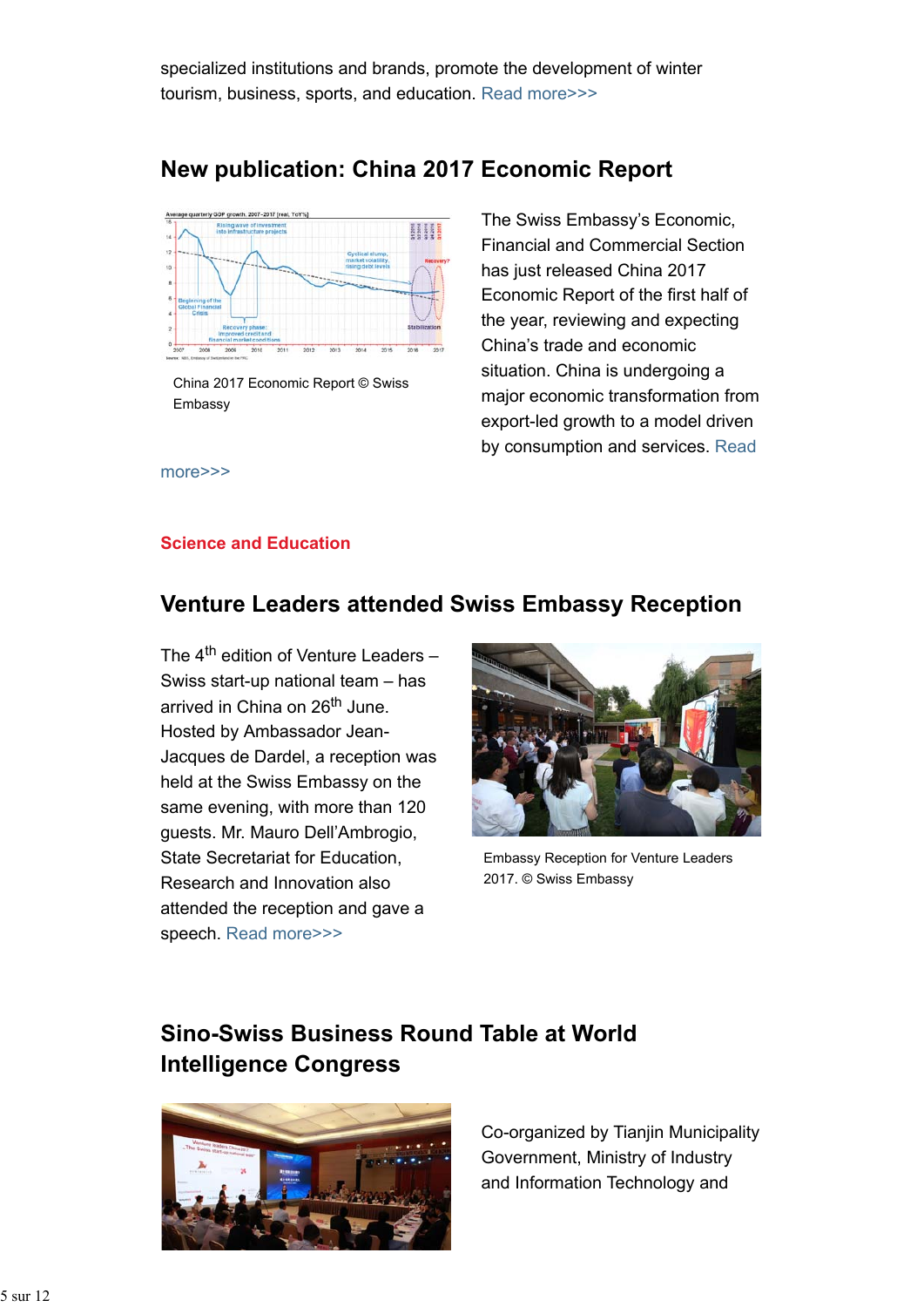

Embassy Reception for Venture Leaders 2017. © Swiss Embassy

Swiss Embassy, the first Sino-Swiss Business Roundtable was held at the World Intelligence Congress in Tianjin on 27June. Venture Leaders China 2017 team and representatives from Swiss companies participated in the roundtable. Read more>>>

# **Swiss Incubator event at World Economic Forum in Dalian**

The 2<sup>nd</sup> edition of Swiss Incubator, a platform created by the Swiss Embassy in collaboration with WEF to showcase Swiss innovation, highlighted the evening of 28June at the annual pitch contest in Dalian. Guests from the innovative companies, investors, policy makers, academia and think tanks attended the event. Lunaphore, working in tissue diagnostics, has won the prize. Read more>>>



Swiss Incubator event at WEF Dalian. © Swiss Embassy

# **UNISG-UIBE Cooperation Agreement signed**

On 13 May in Beijing China, in the presence of the President of the Swiss Confederation Doris Leuthard, Minister of Education of the Canton of St.Gallen Stefan Kölliker and Ambassador of China to Switzerland GENG Wenbing, University of St.Gallen (HSG) of Switzerland and University of International Business and Economics (UIBE) of China formally signed the Cooperation Agreement concerning Sino-Switzerland Competence Centre (SSCC). Read more>>>

### **Development News**

**Sino-Swiss Low Carbon Cities Program – First Phase Implementation Agreement Signing Ceremony**



Kunming and Zurich have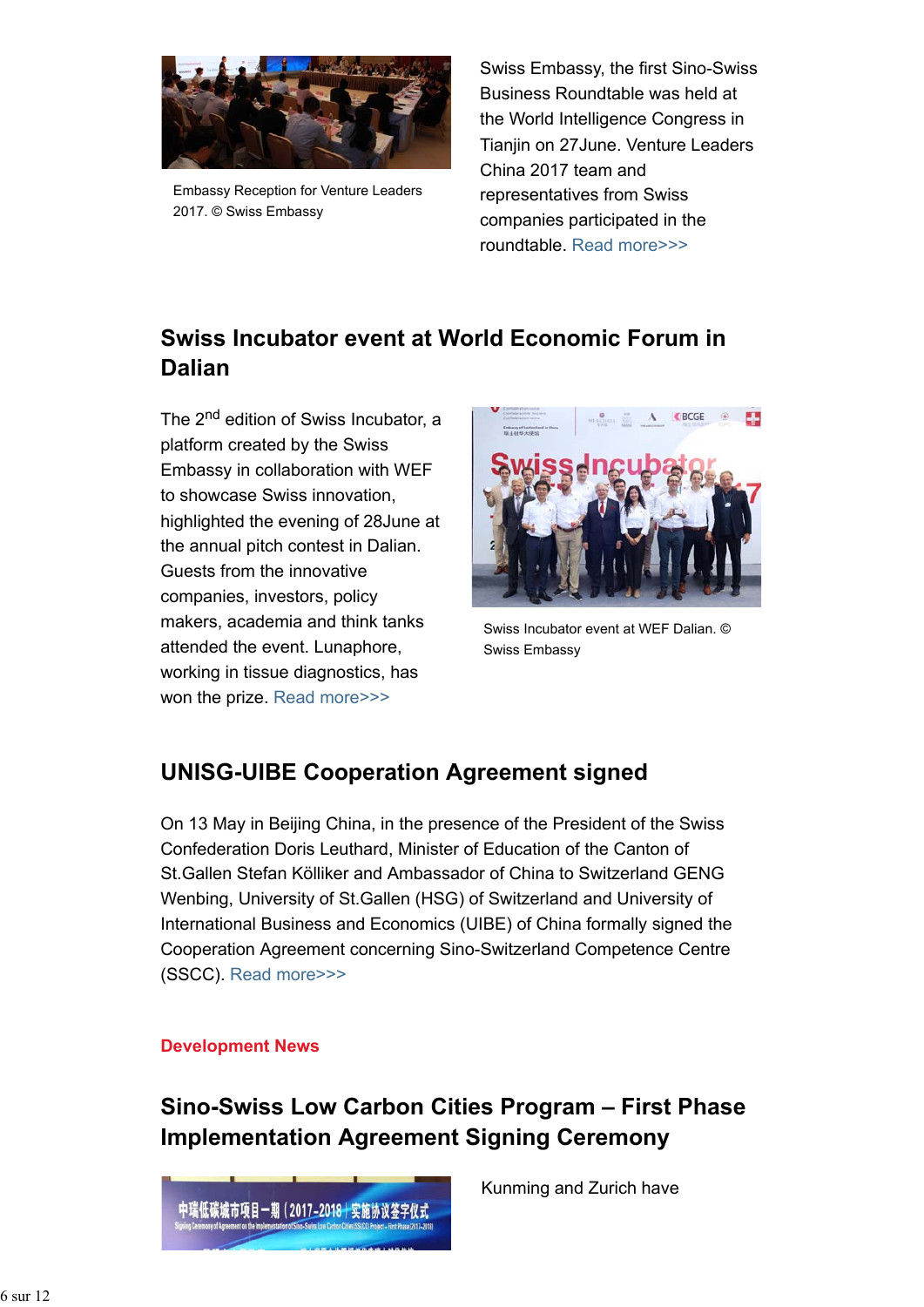

Mr. Alain Gaschen, Minister of Swiss Embassy in China, signed the Agreement with Ms. Yang Zhihua, Director of Kunming FAO. © Swiss Embassy

maintained an active sister-city friendship for 35 years. Kunming signed the MoU on the Cooperation of SSLCC with SDC in February, and became the first city to sign the Implementation Agreement on June 22. Under SSLCC, Swiss and Chinese experts will work together to promote low carbon urban planning, regional transport, and building retrofit and low carbon community. Read more>>>

### **Cultural News**

# **InnoFashion 2017 puts Sino-Swiss fashion, design, textile innovation under the spotlight**

During the visit of President Leuthard in China, InnoFashion 2017, a fashion and design evening which takes places at the Swiss Embassy in Beijing on 15 May, brings to the stage young and contemporary Chinese and Swiss designers with their creative fashion and jewelry collections, with effective collaboration of ModeSuisse, Textile Library and many other partners. Read more>>>



Highlight of InnoFashion 2017 – fashion show. © Swiss Embassy

### **Consular News**

# **Ambassador and Embassy Delegation visited Swiss School Beijing**



On 24 May, Ambassador Jean-Jacques de Dardel and Embassy delegation visited Swiss School Beijing, which is located at Western Academy of Beijing. Swiss School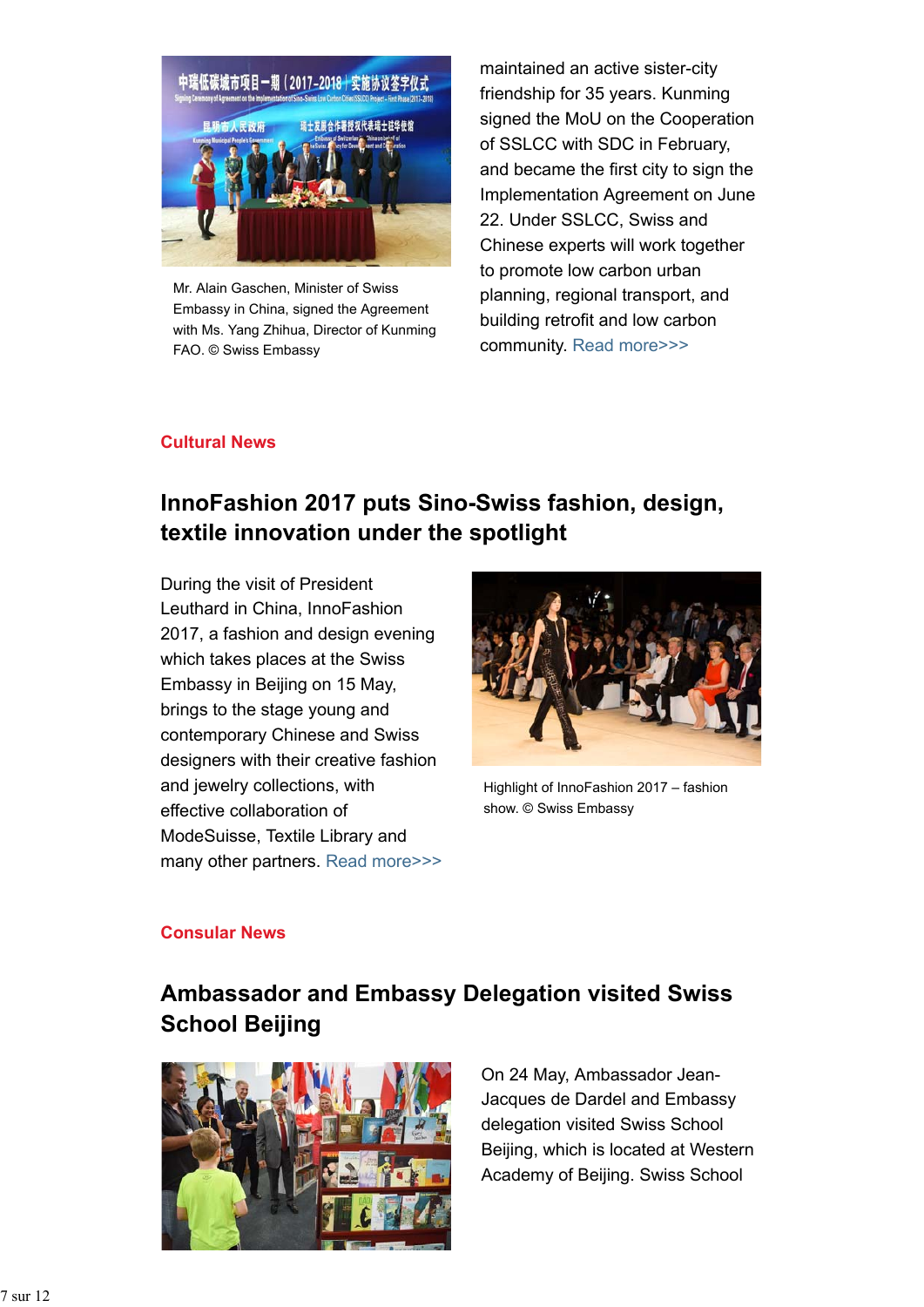

Ambassador visited Swiss School Beijing and WAB library with books donated by Pro Helvetia. © WAB

Beijing will hold its opening ceremony in October, and it will be the first Swiss School in China. Ambassador and Embassy delegates inspected the facilities and learned about the innovative teaching methods. The Swiss

School Beijing offers German-language education based on the Swiss curriculum, within an international environment. Read more>>>

# **Consulate General of Switzerland in Chengdu moved to new office**

Since the establishment in late 2016, the Consulate General of Switzerland in Chengdu has moved to a new office. The consulate general serves the provinces of Sichuan, Guizhou, Yunnan and Chongqing Municipality, focusing on the economic and trade relations between Switzerland and China's southwestern region. Consular and visa services for the region are handled by the embassy in Beijing.



Chengdu CG Group photo in new office. © Chengdu CG

New address: 28F, Yanlord Landmark Tower 1, Section 2, Renmin South Road, 610016 Chengdu Tel.: +86 28 6890 0372 Fax.:+86 28 6890 037

### **China Encounters**

# **Visual Sounds – Swiss expression with Chinese inkpainting**



Swiss musician, composer, and visual artist Charlotte Hug explains her artistic vision and her recent residency in China which broadened her creative horizons. "What touched me most were the numerous Chinese people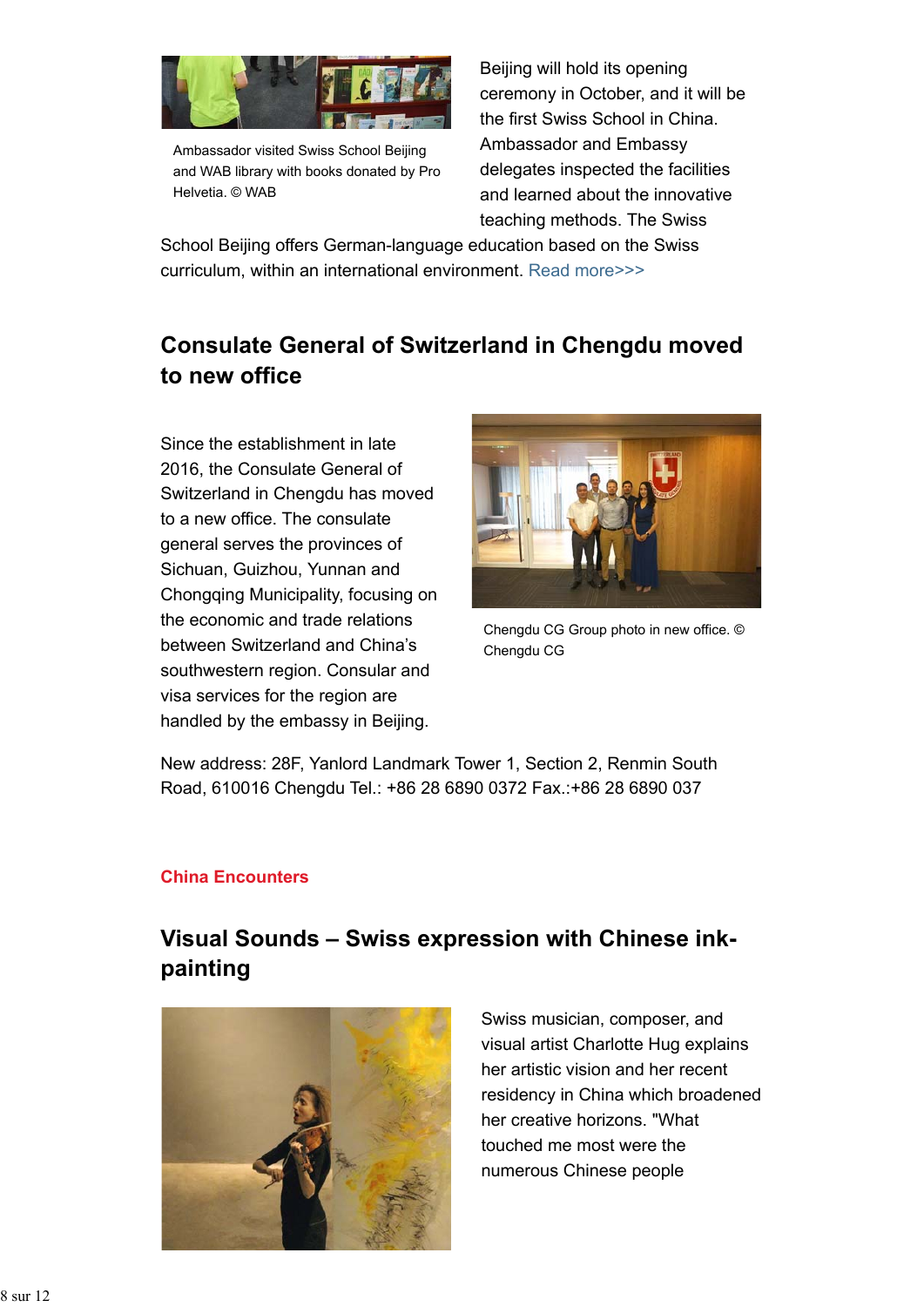

Navigating the Unknown in between © Sun Wanrui

practicing water calligraphy in public – what a corporeal-spiritual and philosophical act of daily practice!" Read more>>>

## **Upcoming Events**

*Below are some of the highlights of the cultural events from the Swiss Embassy and its Consulates General. For more events and detailed information, please visit the Agenda page of the Embassy's website, follow its WeChat: SwissChat or visit online Swiss Agenda issue 5.*

### 07/07-13/07 – Hong Kong

### **The 13th World Harp Congress and Julie Campiche Quartet Concert**



The World Harp Congress is the largest world-wide harp festival. The 13th World Harp Congress will make its debut in Hong Kong in July 2017. We are delighted to have four Swiss Harpists participating in different concerts during the Congress: Tjasha Gafner, Eliza Netzer, Raoul Moretti and Julie Campiche Quartet.

Concerts of Julie Campiche Quartet are supported by Pro Helvetia Shanghai, Swiss Arts Council. Wechat: pro\_helvetia; Weibo @瑞士文化基金会

### 14/07-21/07 – Shanghai, Hangzhou, Zhengzhou, Beijing

### **Chaarts Chamber Aartists China Tour**



CHAARTS is an elite classical ensemble from Switzerland that is committed to an open and modular instrumental formation. The renowned orchestra CHAARTS Chamber Aartists (double A because of Kanton Aargau, the orchestra's home base) plans tour in Shanghai, Hangzhou, Zhengzhou and Beijing.

Supported by Pro Helvetia Shanghai, Swiss Arts Council. Wechat: pro\_helvetia; Weibo @瑞士文化基金会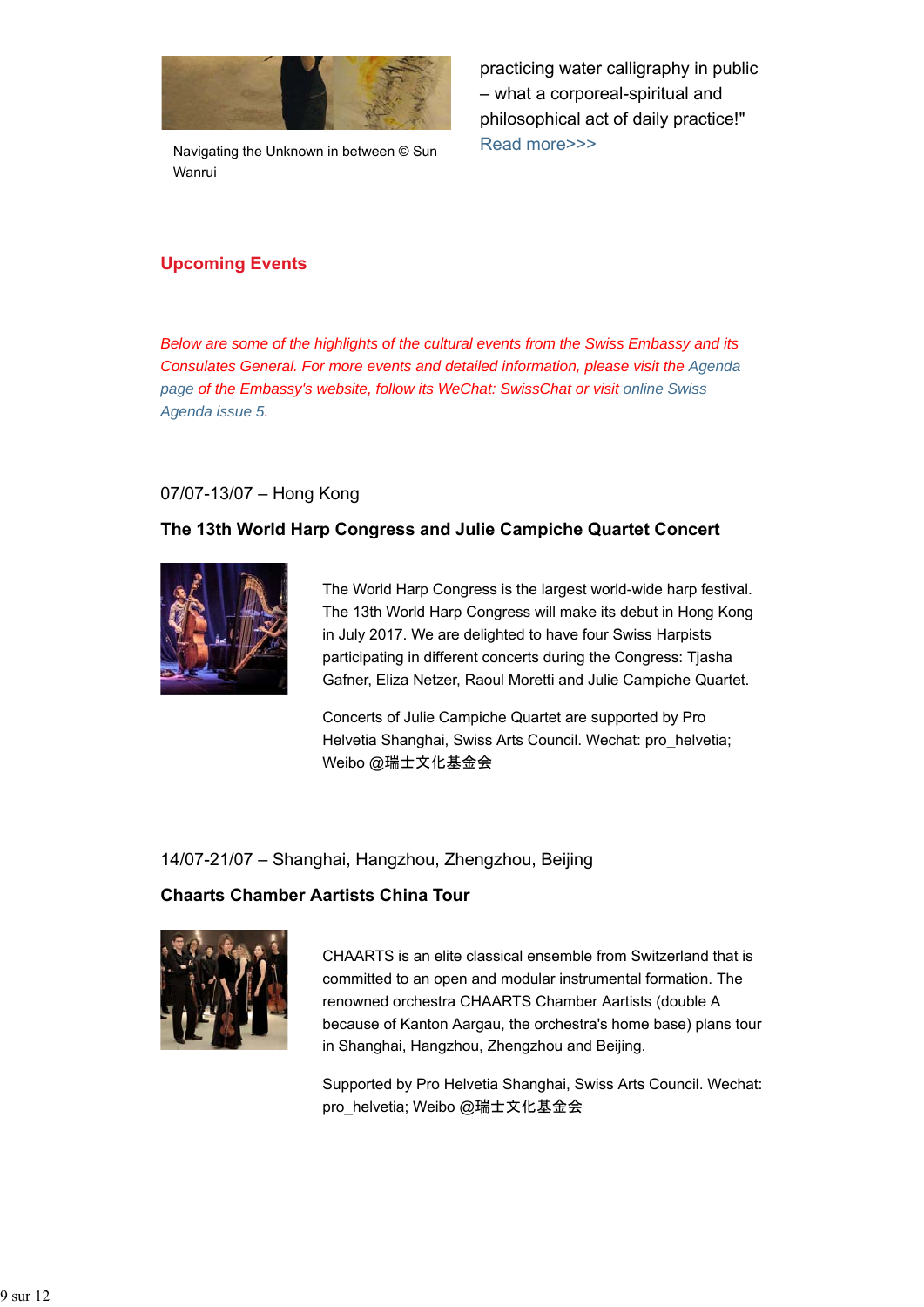#### 07 – Taiwan

### **Children's Book If I Were A Bird to be published in Taiwan**



The book written by Hanna Johansen, "queen of children's book" in the world of German language, named "If I Were A Bird" (Wenn ich ein Vöglein wär) is to be translated and published in Taiwan in July. The book, written in 2015, takes young readers on a flight of fictional fantasy guaranteed to entertain. Hanna Johansen was born in Bremen, Germany and has been living in Zurich, Switzerland, since 1972.

Supported by Pro Helvetia Shanghai, Swiss Arts Council. Wechat: pro\_helvetia; Weibo @瑞士文化基金会

### 29/07 – Beijing

### **Swiss Club Beijing: Swiss National Day Celebration**



To celebrate the Swiss National Day, Swiss Club Beijing will hold a celebration party at the Swiss Embassy in Beijing on 29 July. Delicious Swiss food and exciting lucky draw are waiting for you! Please register with WeChat ID: InternsInBeijing or by email to info@swissclubbeijing.com.

### 01/08 – Guangzhou

### **Swiss National Day Celebration in Guangzhou**



In celebration of the 726th anniversary of the foundation of the Swiss Confederation, the Consulate General of Switzerland in Guangzhou will host a feast on the marvelous day of August 1st. Amidst lively Swiss folk band performance and diverse Swiss food, you'll find an enjoyable and relaxing atmosphere in true Swiss style.

## 08 – Beijing

### **"Back to Nature" Film Festival**



Echoing with the theme of this year's summer tourism in Switzerland – "Back to Nature", a film festival with the same theme will be held in August. Audience in China will have the opportunity to enjoy the beautiful natural scenery in Switzerland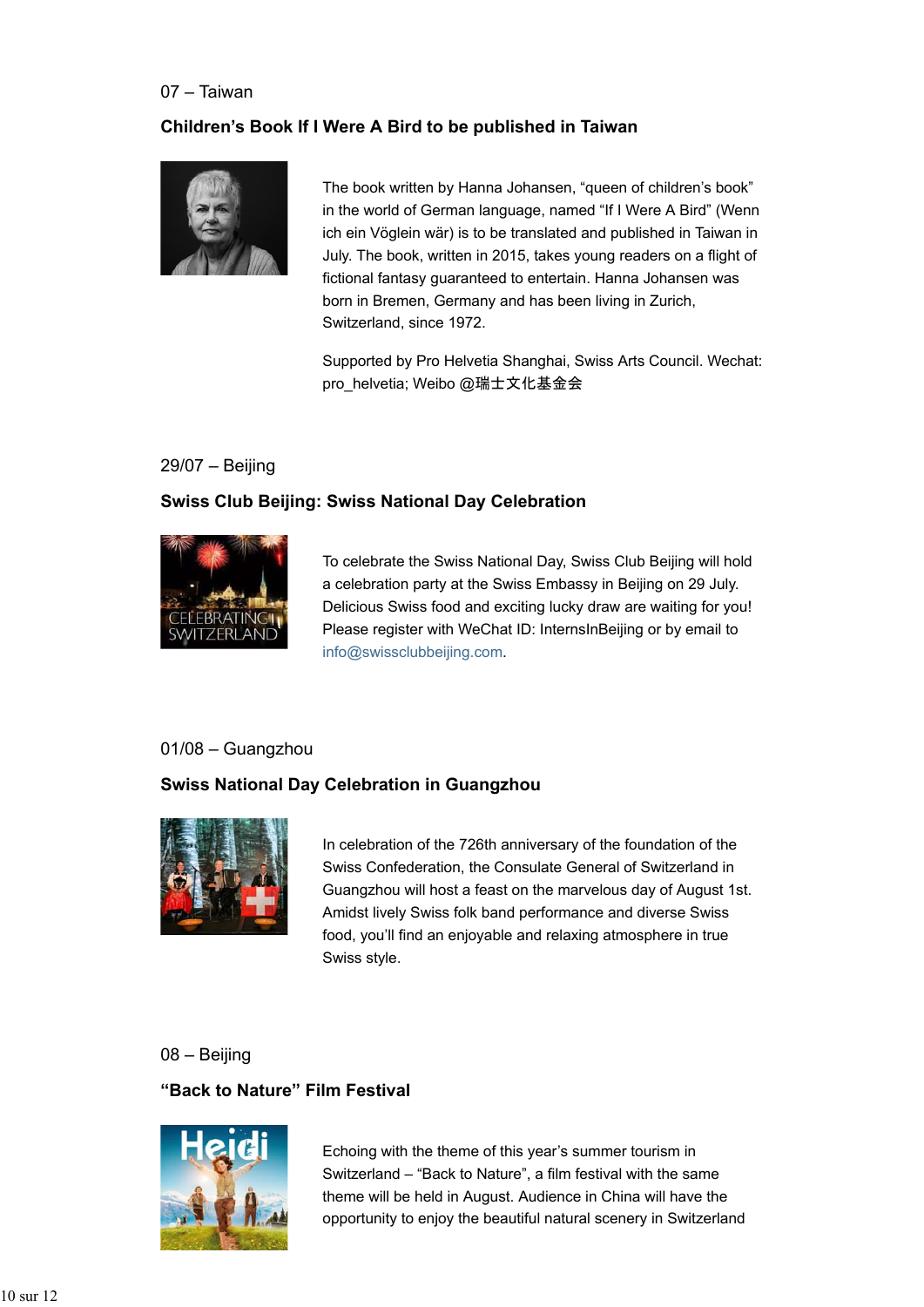#### 13/08-07/10 – Shanghai

### **Refurnishing Thoughts, Yves Netzhammer exhibition at BFC Shanghai**



Yves Netzhammer will hold a solo exhibition "Refurnishing Thoughts" at The Bund Financial Center (BFC) of Fosun Foundation from Aug.13 to Oct. 7, 2017, supported by Pro Helvetia Shanghai, Swiss Arts Council. This shall be an immediate follow-up project of his artist residency in Shanghai.

From 3rd Shenzhen Independent Animation Biennale © Yves Netzhammer

Supported by Pro Helvetia Shanghai, Swiss Arts Council. Wechat: pro\_helvetia; Weibo @瑞士文化基金会

#### New publication

#### **The Red Book by Carl Jung: Full Translation in Chinese Published**



The Red Book, written by Carl Gustav Jung, the well-known Swiss psychologist, has been published with full translation in Chinese by China Machine Press in January 2017. This "book of times" full of mysteries creates a new era of fully understanding Jung's works. The publishing of *The Red Book* is a milestone both for its place in Jung's life and as a piece of art.

#### **CONTACT**

Embassy of Switzerland in China, 3 Sanlitun Dongwujie, Chaoyang District, Beijing 100600, P.R. China +86 10 8532 8888 bei.newsletter@eda.admin.ch | www.eda.admin.ch/beijing

Consulate General of Switzerland in Shanghai, 22F, Building A Far East International Plaza, 319 Xianxia Road, Changning District, Shanghai 200051, P.R. China +86 21 6270 0519, sha.vertretung@eda.admin.ch

Consulate General of Switzerland in Guangzhou, 27F, Kingold Century, Jinsui Road, Tianhe District, Guangzhou 510623, P.R. China +86 20 3833 0450, ggz.vertretung@eda.admin.ch



Consulate General of Switzerland in Chengdu, 28F, Yanlord Landmark Tower 1, Section 2,